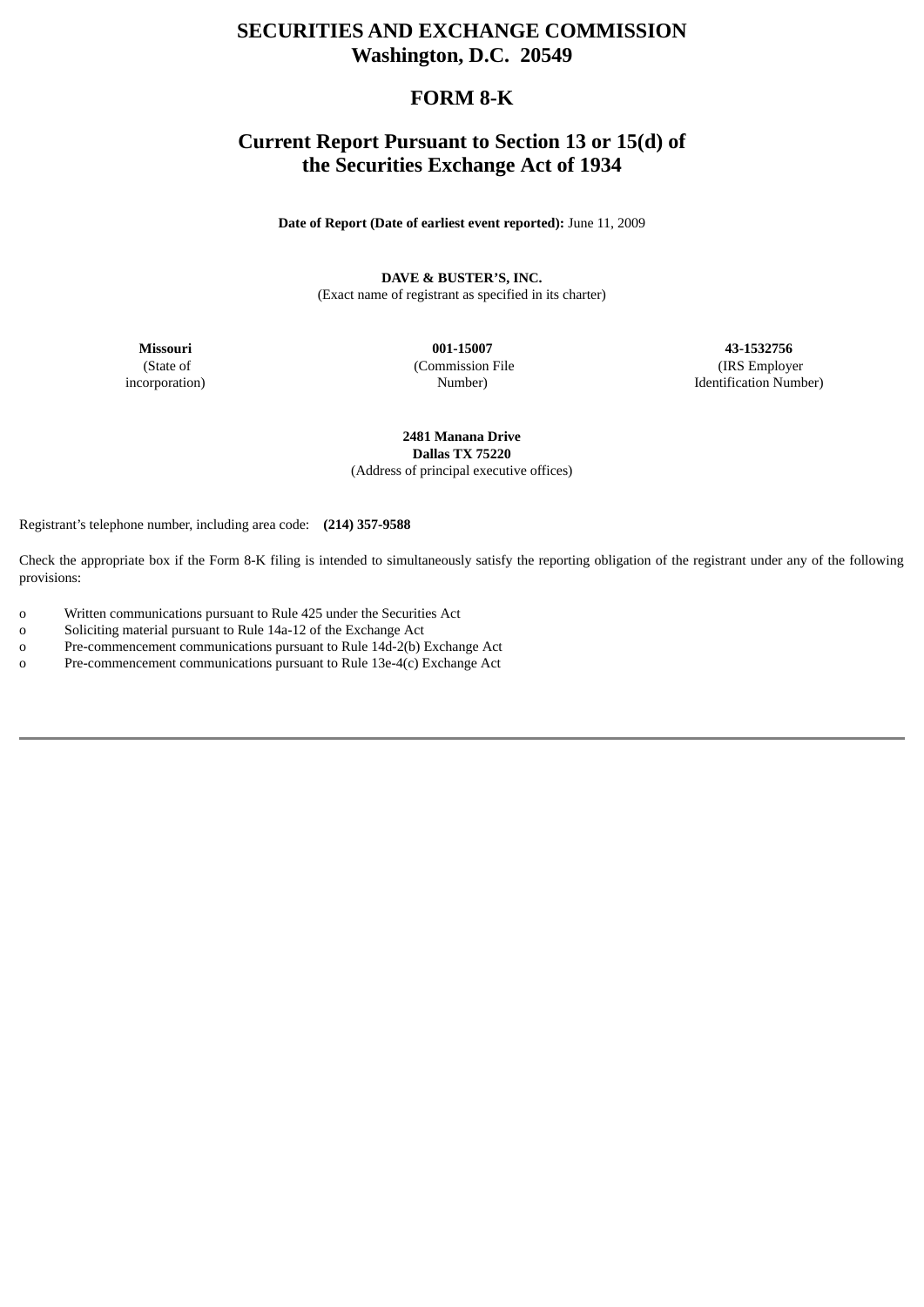#### **Item 2.02. Results of Operations and Financial Condition.**

The information contained in Item 2.02 of this Current Report on Form 8-K, including the Exhibit attached hereto, is being furnished and shall not deemed to be "filed" for the purposes of Section 18 of the Securities Exchange Act of 1934, as amended, or otherwise subject to the liabilities of that Section. Furthermore, the information contained in Item 2.02 of this Current Report on Form 8-K shall not be deemed to be incorporated by reference into any registration statement or other document filed pursuant to the Securities Act of 1933, as amended.

On June 11, 2009, Dave & Buster's, Inc. issued a press release announcing its first quarter fiscal 2009 results. A copy of this Press Release is attached hereto as Exhibit 99.

#### **Item 9.01. Financial Statements and Exhibits.**

(d) Exhibits.

99 Press release dated June 11, 2009.

#### **SIGNATURES**

Pursuant to the requirements of the Securities Exchange Act of 1934, the registrant has duly caused this report to be signed on its behalf by the undersigned hereunto duly authorized.

DAVE & BUSTER'S, INC.

Date: June 15, 2009 By: /s/ Jay L. Tobin

Jay L. Tobin Senior Vice President, General Counsel and Secretary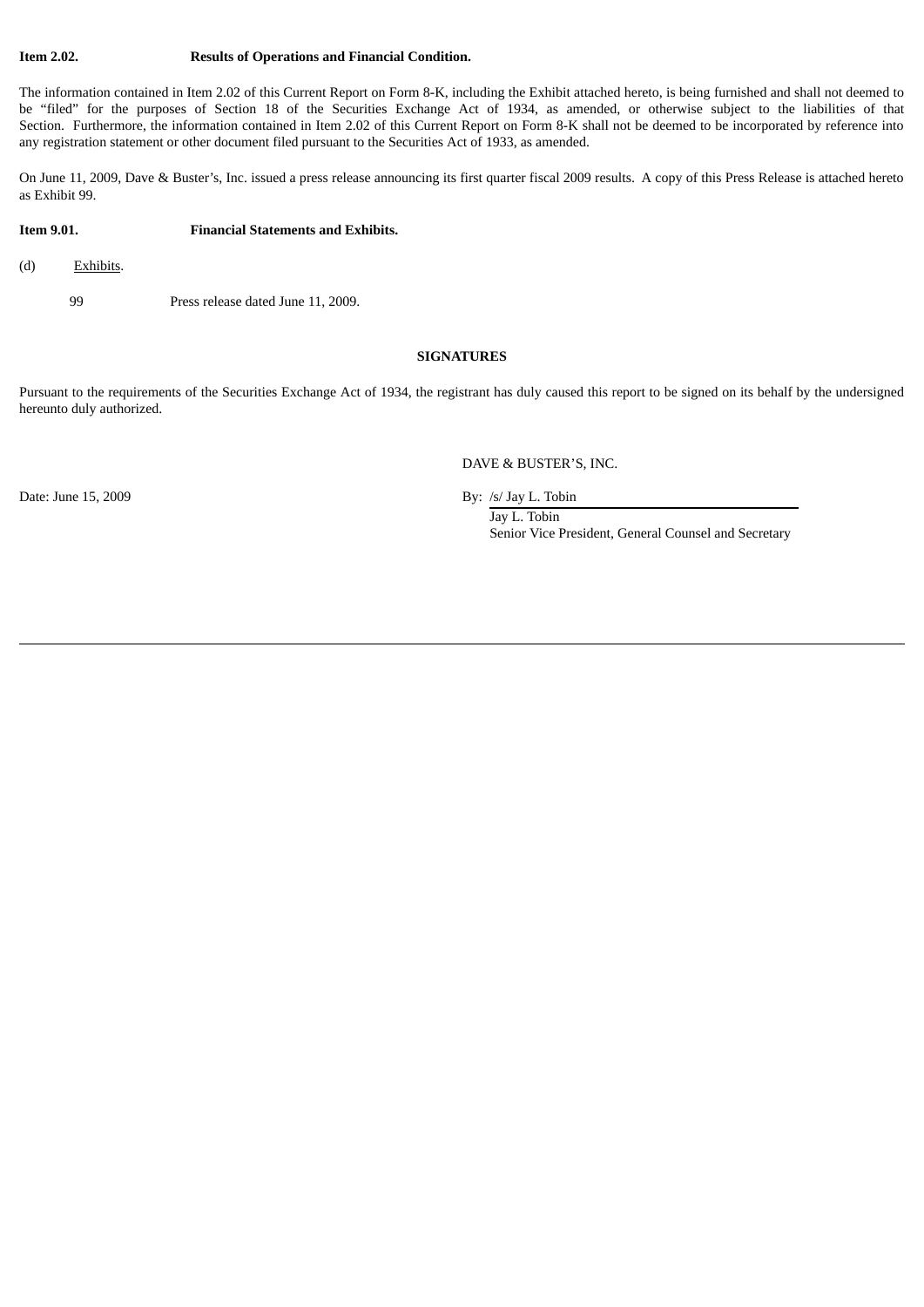

**News Release**

**EXHIBIT 99**

*For further information contact: Jeff Elliott or Geralyn DeBusk Halliburton Investor Relations 972-458-8000*

## Dave & Buster's, Inc. Reports Financial Results for its Fiscal 2009 First Quarter

DALLAS—June 11, 2009—Dave & Buster's, Inc., a leading operator of high volume entertainment/dining complexes, today announced results for its first quarter ended May 3, 2009.

Total revenues decreased 2.8% to \$138.4 million in the first quarter of 2009, compared to \$142.5 million in the first quarter of 2008. This revenue decline was comprised primarily of a 7.9% decrease in comparable store sales offset by a \$7.1 million increase in revenues from non-comparable operations. Total Food and Beverage revenues decreased 4.9%, while revenues from Amusements and Other decreased 0.5%.

EBITDA (Modified) for the first quarter of 2009 of \$25.9 million was less than prior year EBITDA (Modified) of \$27.2 million by 4.7%. Adjusted EBITDA, which excludes Startup costs, Wellspring expense reimbursements and non-recurring charges, decreased 1.4% to \$27.3 million versus \$27.7 million in the first quarter of fiscal 2008.

" We continue to manage through a very difficult sales environment, one that is especially challenging for our special events business. I am encouraged by our ability to improve margins during this period of sales decline." said Steve King, Chief Executive Officer. " Through a combination of continued margin performance and new store openings, we have maintained our adjusted EBITDA performance versus prior year."

### Non-GAAP Financial Measures

A reconciliation of EBITDA (Modified) and Adjusted EBITDA to net income, the most directly comparable financial measure presented in accordance with GAAP, is set forth in the attachment to this release.

The Company will hold a conference call to discuss first quarter results on Thursday, June 11, at 10:00 a.m. Central Time (11:00 a.m. Eastern Time). To participate in the conference call, please dial (866) 765-2661 a few minutes prior to the start time and reference code # 13289977. Additionally, a live and archived webcast of the conference call will be available on the Company's Web site, www.daveandbusters.com.

Celebrating over 25 years of operations, Dave & Buster's was founded in 1982 and is one of the country's premier entertainment/dining concepts in the United States and in Canada. The Company is proud to announce the upcoming (June 15, 2009), opening of a new large format store, which is located in Indianapolis, Indiana. The Indianapolis location will be the 54th Company–operated store in North America and the second Dave & Buster's new store opening in Fiscal 2009. More information on the Company is available on the Company's Web site, www.daveandbusters.com.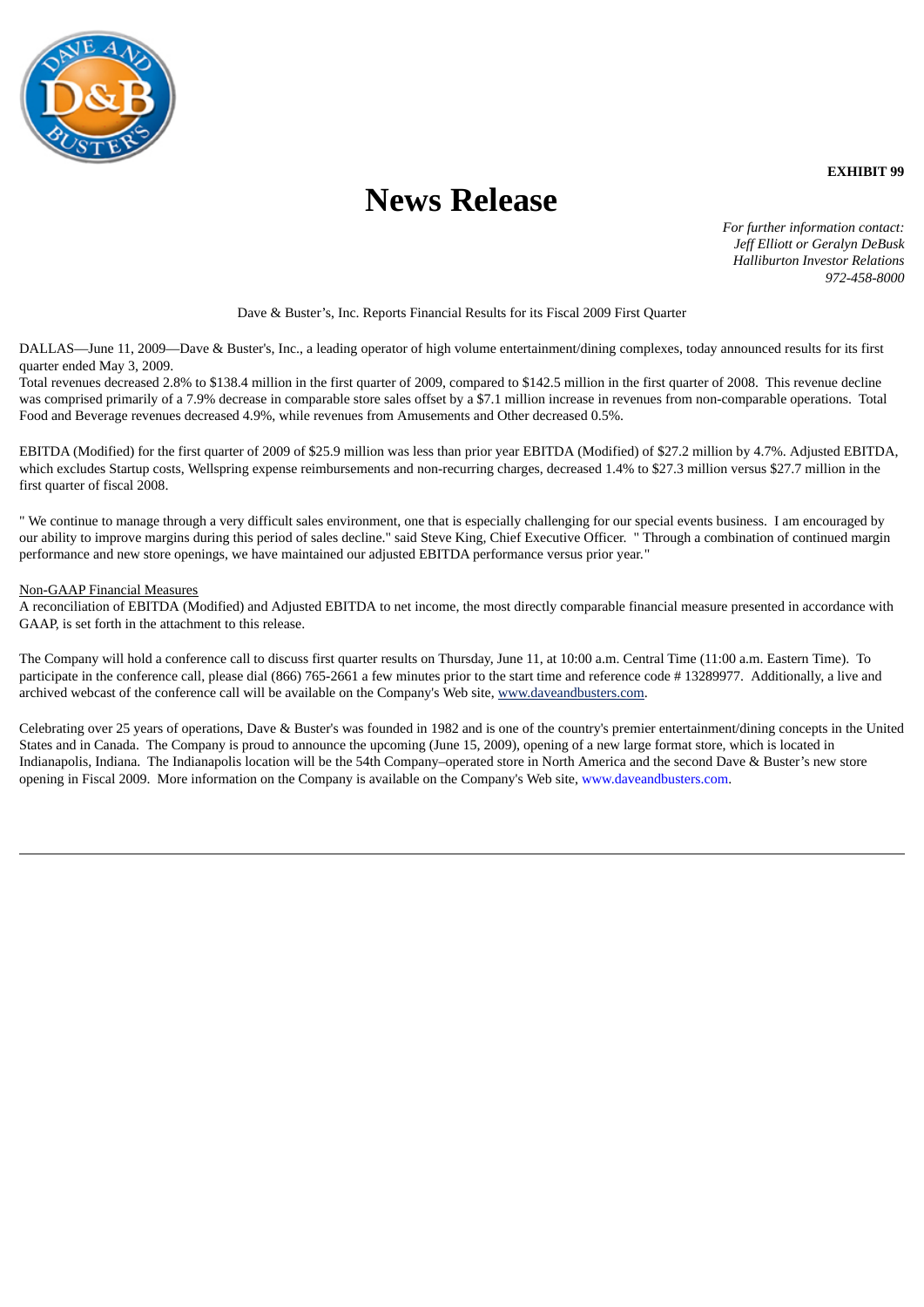The statements contained in this release that are not historical facts are forward-looking statements. These forward-looking statements involve risks and uncertainties and, consequently, could be affected by our level of indebtedness, general business and economic conditions, the impact of competition, the seasonality of the company's business, adverse weather conditions, future commodity prices, guest and employee complaints and litigation, fuel and utility costs, labor costs and availability, changes in consumer spending, changes in demographic trends, unfavorable publicity, our ability to open new complexes, *acts of God, and governmental regulations.*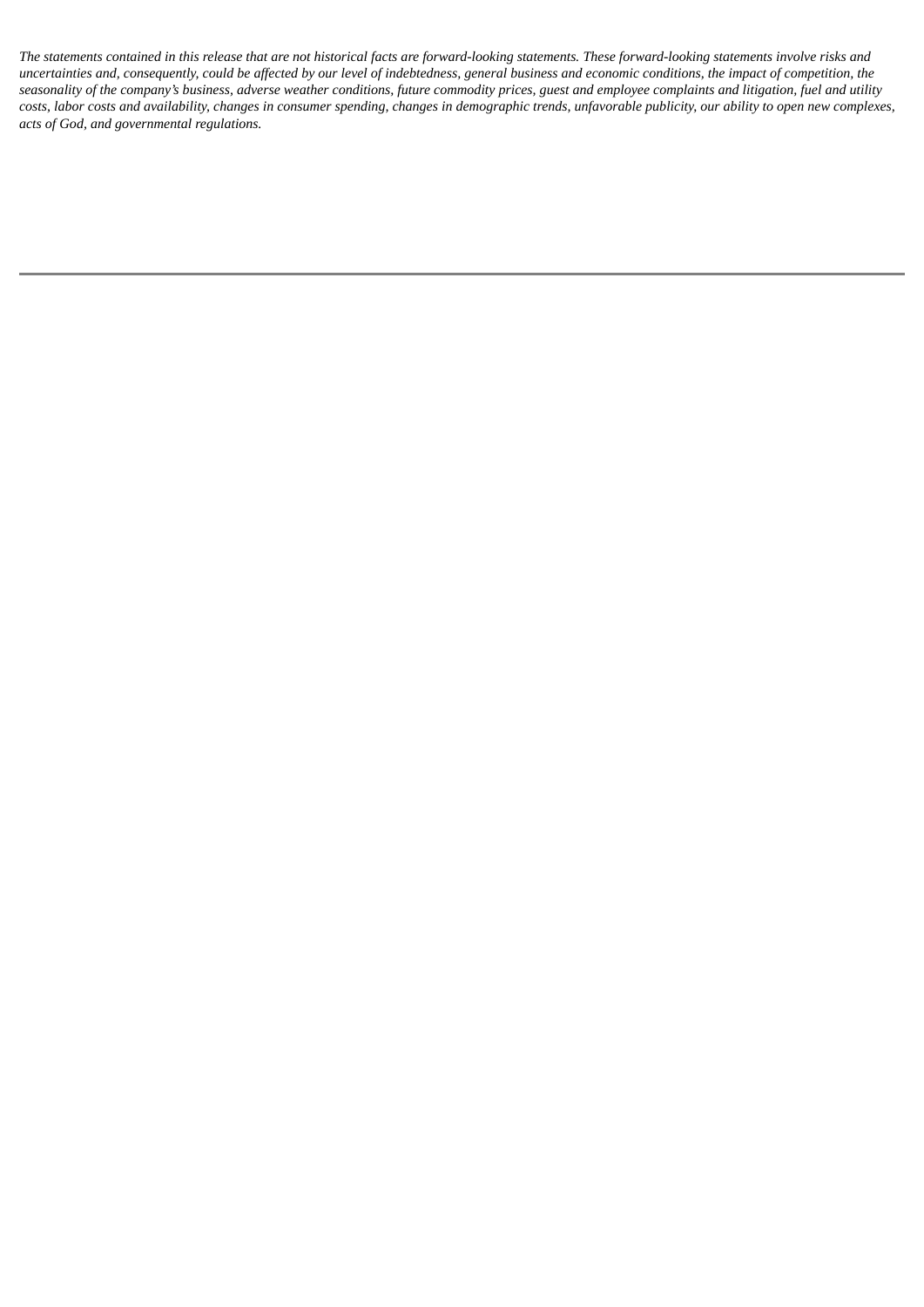## **DAVE & BUSTER'S, INC. Condensed Consolidated Balance Sheets** (in thousands)

| <b>ASSETS</b>                               | May 3, 2009<br>(unaudited) |         |              | <b>February 1, 2009</b><br>(audited) |  |
|---------------------------------------------|----------------------------|---------|--------------|--------------------------------------|--|
| <b>Current assets:</b>                      |                            |         |              |                                      |  |
| Cash and cash equivalents                   | \$                         | 9,135   | \$           | 8,534                                |  |
| Other current assets                        |                            | 30,933  |              | 30,619                               |  |
| Total current assets                        |                            | 40,068  |              | 39,153                               |  |
| Property and equipment, net                 |                            | 292,478 |              | 296,805                              |  |
| Intangible and other assets, net            |                            | 144,356 |              | 144,978                              |  |
| Total assets                                | S                          | 476,902 | \$           | 480,936                              |  |
| <b>LIABILITIES AND STOCKHOLDERS' EQUITY</b> |                            |         |              |                                      |  |
| <b>Total current liabilities</b>            | $\mathbb{S}$               | 70,562  | $\mathbb{S}$ | 74,349                               |  |
| Other long-term liabilities                 |                            | 81,991  |              | 85,314                               |  |
| Long-term debt, less current installments   |                            | 227,125 |              | 229,250                              |  |
| Stockholders' equity                        |                            | 97,224  |              | 92,023                               |  |
| Total liabilities and stockholders' equity  | \$                         | 476,902 | \$           | 480,936                              |  |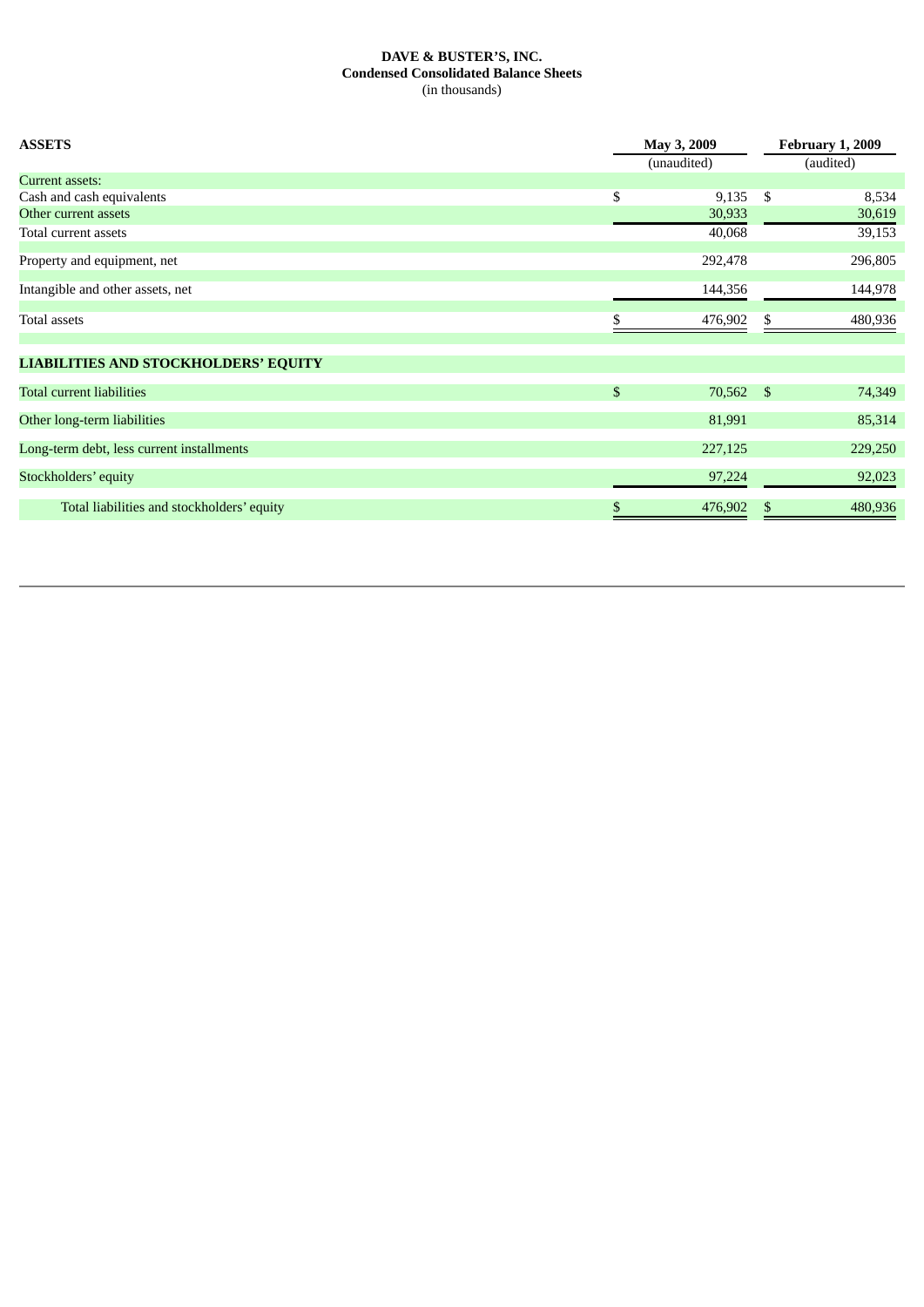## **DAVE & BUSTER'S, INC. Consolidated Statements of Operations** (dollars in thousands) (unaudited)

|                                               |              | <b>13 Weeks Ended</b><br>May 3, 2009 |            | <b>13 Weeks Ended</b><br>May 4, 2008 |        |  |
|-----------------------------------------------|--------------|--------------------------------------|------------|--------------------------------------|--------|--|
| Food and beverage revenues                    | $\mathbb{S}$ | 71,000                               | 51.3% \$   | 74,665                               | 52.4%  |  |
| Amusement and other revenues                  |              | 67,426                               | 48.7%      | 67,798                               | 47.6%  |  |
| <b>Total revenues</b>                         |              | 138,426                              | 100.0%     | 142,463                              | 100.0% |  |
| Cost of products                              |              | 26,955                               | 19.5%      | 27,095                               | 19.0%  |  |
| Store operating expenses                      |              | 77,136                               | 55.7%      | 80,051                               | 56.2%  |  |
| General and administrative expenses           |              | 7,405                                | 5.4%       | 8,482                                | 6.0%   |  |
| Depreciation and amortization                 |              | 12,733                               | 9.2%       | 12,439                               | 8.7%   |  |
| <b>Startup costs</b>                          |              | 1,146                                | 0.8%       | 282                                  | 0.2%   |  |
| Total operating expenses                      |              | 125,375                              | 90.6%      | 128,349                              | 90.1%  |  |
| Operating income                              |              | 13,051                               | 9.4%       | 14,114                               | 9.9%   |  |
| Interest expense, net                         |              | 5,549                                | 4.0%       | 6,146                                | 4.3%   |  |
| Income before provision for income taxes      |              | 7,502                                | 5.4%       | 7,968                                | 5.6%   |  |
| Provision for income taxes                    |              | 2,335                                | 1.7%       | 2,958                                | 2.1%   |  |
| Net income                                    |              | 5,167                                | $3.7\%$ \$ | 5,010                                | 3.5%   |  |
| Other information:                            |              |                                      |            |                                      |        |  |
| Company operated stores open at end of period |              | 53                                   |            | 49                                   |        |  |

The following table sets forth a reconciliation of net loss to EBITDA (Modified) and Adjusted EBITDA for the periods shown:

| Total net income                     | \$<br>5,167 | 5,010  |
|--------------------------------------|-------------|--------|
| Add back: Provision for income taxes | 2,335       | 2,958  |
| Interest expense, net                | 5,549       | 6,146  |
| Depreciation and amortization        | 12,733      | 12,439 |
| Loss (gain) on asset disposal        | 173         | 382    |
| Share-based compensation             | 9           | 295    |
| Currency transaction (gain)          | (24)        |        |
| EBITDA (Modified) (1)                | 25,942      | 27,230 |
| Add back: Startup costs              | 1,146       | 282    |
| Wellspring expense reimbursement     | 188         | 188    |
| Severance                            | 31          |        |
| Adjusted EBITDA (1)                  | 27,307      | 27,700 |